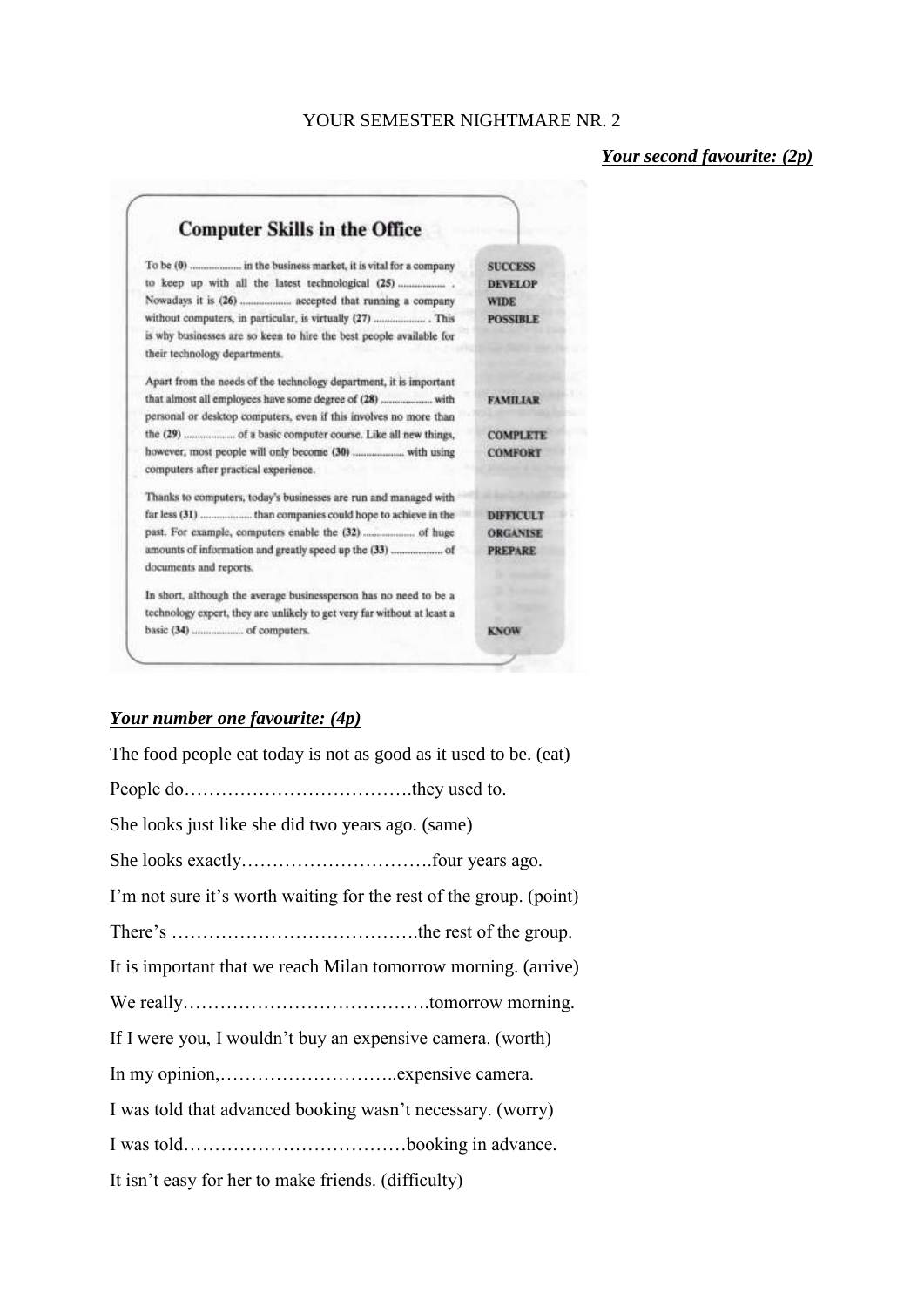She……………………………friends.

You'd better get an aspirin if you've got headache. (you)

I think…………………………….you've got headache.

You couldn't get in without showing ID before, but now you can. (show)

You…………………………….ID to get in anymore.

They will make you pay if your luggage is overweight. (will)

You……………………….any overweight luggage.

# *Fill in the gap with the appropriate preposition: (2p)*

- 1 She applied ... to... the manager .................. the post of editor of the magazine.
- 
- 3 I wouldn't bet ............... it being warm tomorrow.
- 4 The manager of the bank had to account ............ all the money that was missing.
- 5 I didn't realise there would be a charge .............. using this telephone.
- 6 The police announced that they were going to charge someone ........... the murder of the priest.
- 7 Nobody seems to care ............... what is happening in the world today.
- 8 James' mother told him to take care ................. himself during the journey.
- 9 Mark was very clever ............... figuring out how machines worked.
- 10 It was very clever ............ you to remember to bring an umbrella.
- 11 If you apply now, you're assured ............... getting a place on the course.
- 12 You can't compare Elvis Presley ............ Michael Jackson, Elvis is the king.
- 13 Compared ............. winters in Moscow, this isn't really cold at all.

# *What are your plans for the following year?(1p) (100+w)*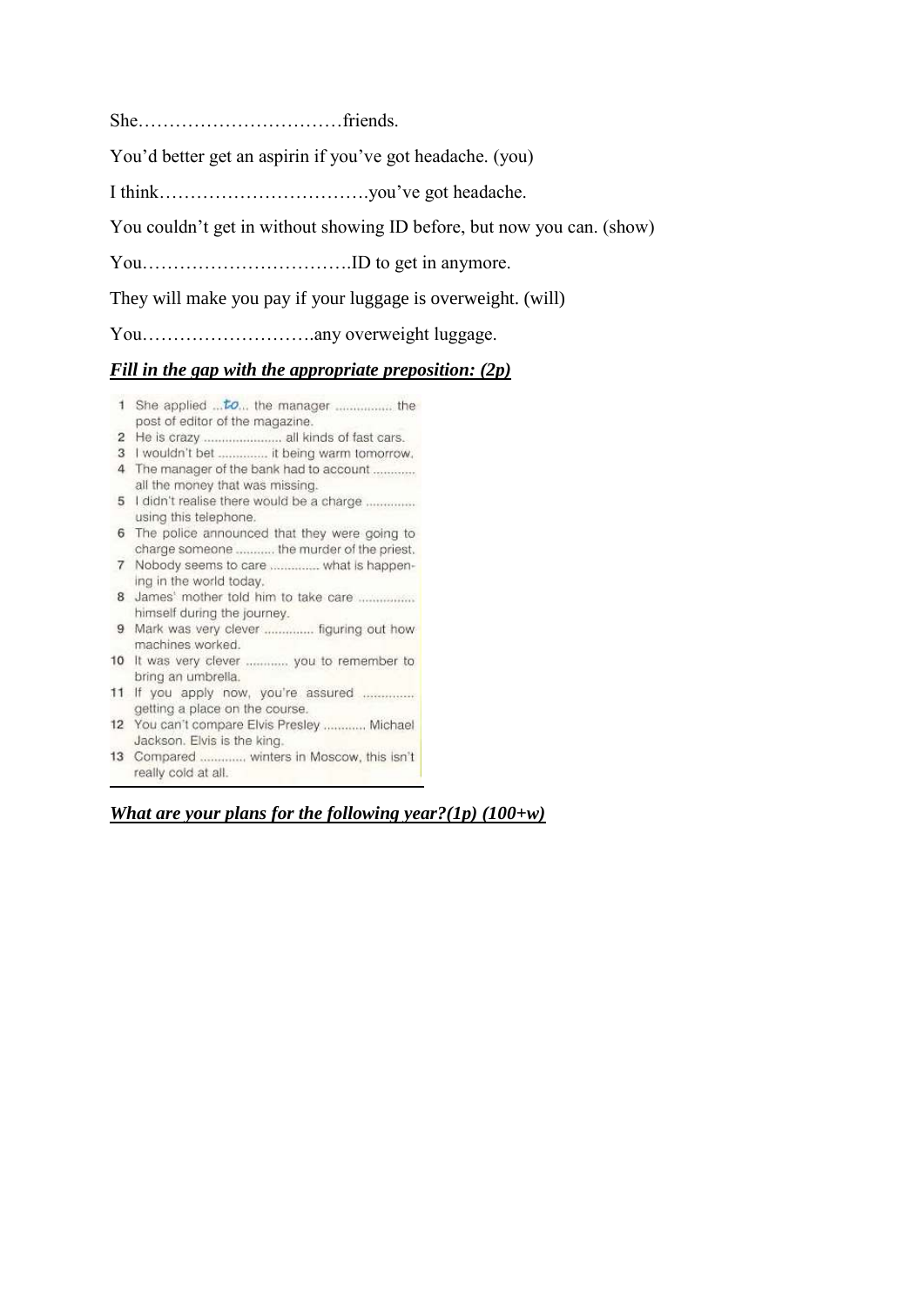# *Your second favourite: (2p)*

| <b>Computer Skills in the Office</b>                                    |                  |
|-------------------------------------------------------------------------|------------------|
|                                                                         | <b>SUCCESS</b>   |
|                                                                         | <b>DEVELOP</b>   |
|                                                                         | <b>WIDE</b>      |
|                                                                         | <b>POSSIBLE</b>  |
| is why businesses are so keen to hire the best people available for     |                  |
| their technology departments.                                           |                  |
| Apart from the needs of the technology department, it is important      |                  |
|                                                                         | <b>FAMILIAR</b>  |
| personal or desktop computers, even if this involves no more than       |                  |
| the (29)  of a basic computer course. Like all new things,              | <b>COMPLETE</b>  |
|                                                                         | <b>COMFORT</b>   |
| computers after practical experience.                                   |                  |
| Thanks to computers, today's businesses are run and managed with        |                  |
|                                                                         | <b>DIFFICULT</b> |
|                                                                         | <b>ORGANISE</b>  |
|                                                                         | <b>PREPARE</b>   |
| documents and reports.                                                  |                  |
| In short, although the average businessperson has no need to be a       |                  |
| technology expert, they are unlikely to get very far without at least a |                  |
|                                                                         | <b>KNOW</b>      |

# *Your number one favourite: (4p)*

| Computers are half the price they were a few years ago. (as)                  |
|-------------------------------------------------------------------------------|
|                                                                               |
| Getting fit will take longer than you think. (get)                            |
|                                                                               |
| She couldn't concentrate on the story because of the noise. (so)              |
|                                                                               |
| The ads were so long that they took up more than the actual programme. (such) |
|                                                                               |
| He didn't succeed in reaching the top. (reach)                                |
|                                                                               |
| You'd better not go out today if you've got a cold. (stay)                    |
|                                                                               |
|                                                                               |

They will make you pay if your luggage is overweight. (will)